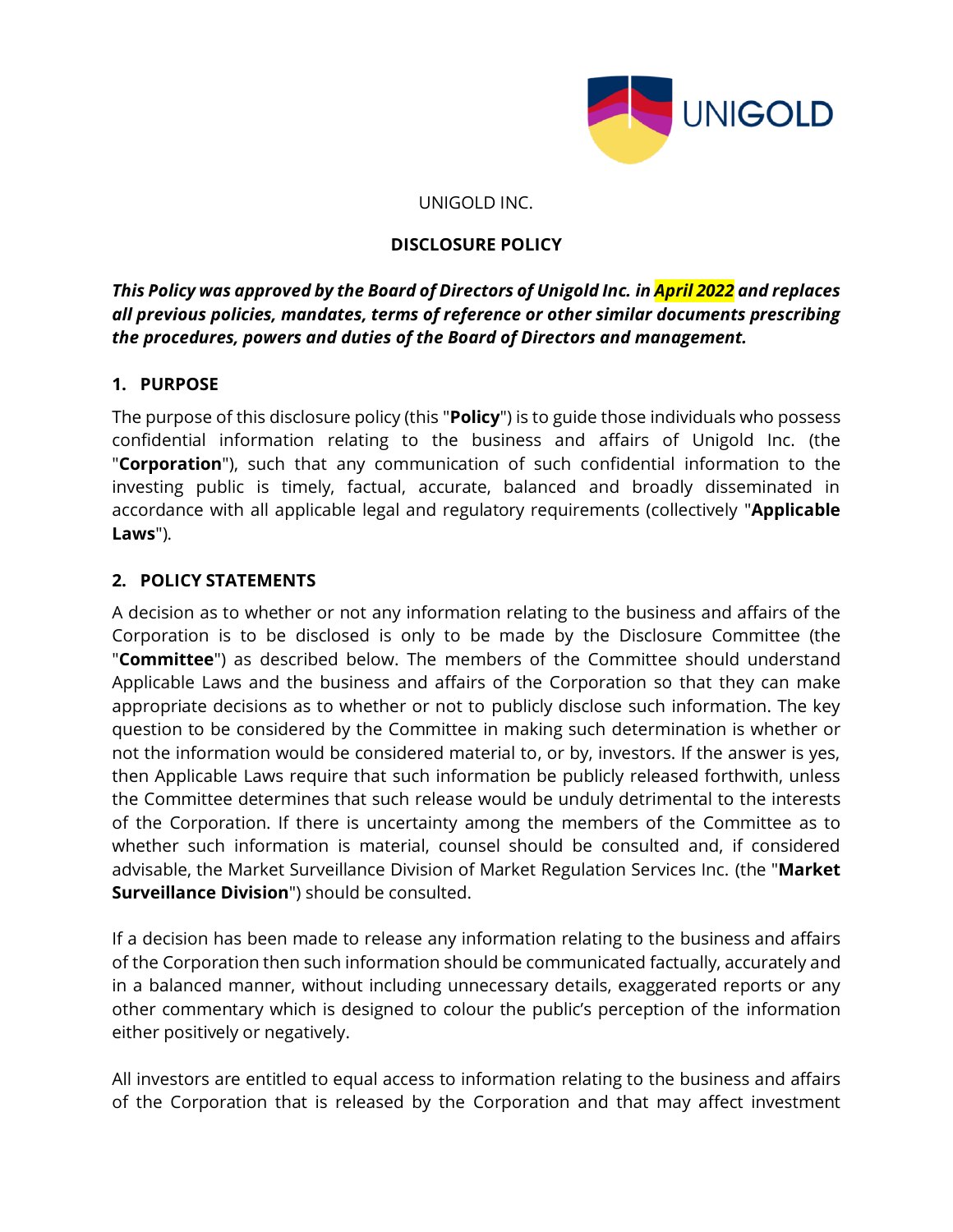decisions. "Equal access" can only be achieved by a press release issued through a national wire service, with all relevant information contained, or a reference to where all relevant information can be found, contained in the press release. Preventing "unequal access" requires the Corporation to establish procedures to control confidential information relating to the business and affairs of the Corporation ("Confidential Information") so that:

- (a) such information is not intentionally disclosed selectively by an individual who did not understand that the information was material and confidential; and
- (b) it is not unintentionally released, for example through overheard conversations or carelessly placed documents.

If such procedures are not successful and an unauthorized disclosure of Confidential Information occurs, the Chief Executive Officer or the Chief Financial Officer must be notified immediately. If the Confidential Information is material, the Corporation should issue a press release as soon as possible (and file a material change report if required) and if the Confidential Information is not material, the Corporation should give investors access to such Confidential Information through the website.

### **3. SCOPE**

This Policy limits the discretion of the directors, the officers and the other employees of the Corporation, any other person authorized to speak on behalf of the Corporation and all contractors of the Corporation (collectively "**Applicable Persons**") who possess Confidential Information.

All forms of communication are subject to this Policy. This includes disclosure in documents filed with securities regulators, all financial and non-financial disclosure, including management's discussion and analysis ("**MD&A**") and written statements made in the annual and quarterly reports, news releases and letters to shareholders of the Corporation, presentations by senior officers and information contained on the website of, and other electronic communications by, the Corporation. This Policy extends to oral statements made in meetings and telephone conversations with analysts and investors, interviews with the media, speeches, press conferences and conference calls.

### **4. MATERIALITY**

Material information is any information relating to the business and affairs of the Corporation that has a significant effect, or would reasonably be expected to have a significant effect, on the market price or value of securities of the Corporation. In determining whether information is material, the Disclosure Committee should consider whether it is information which a reasonable investor would likely consider important in making an investment decision.

The following are examples of information requiring disclosure: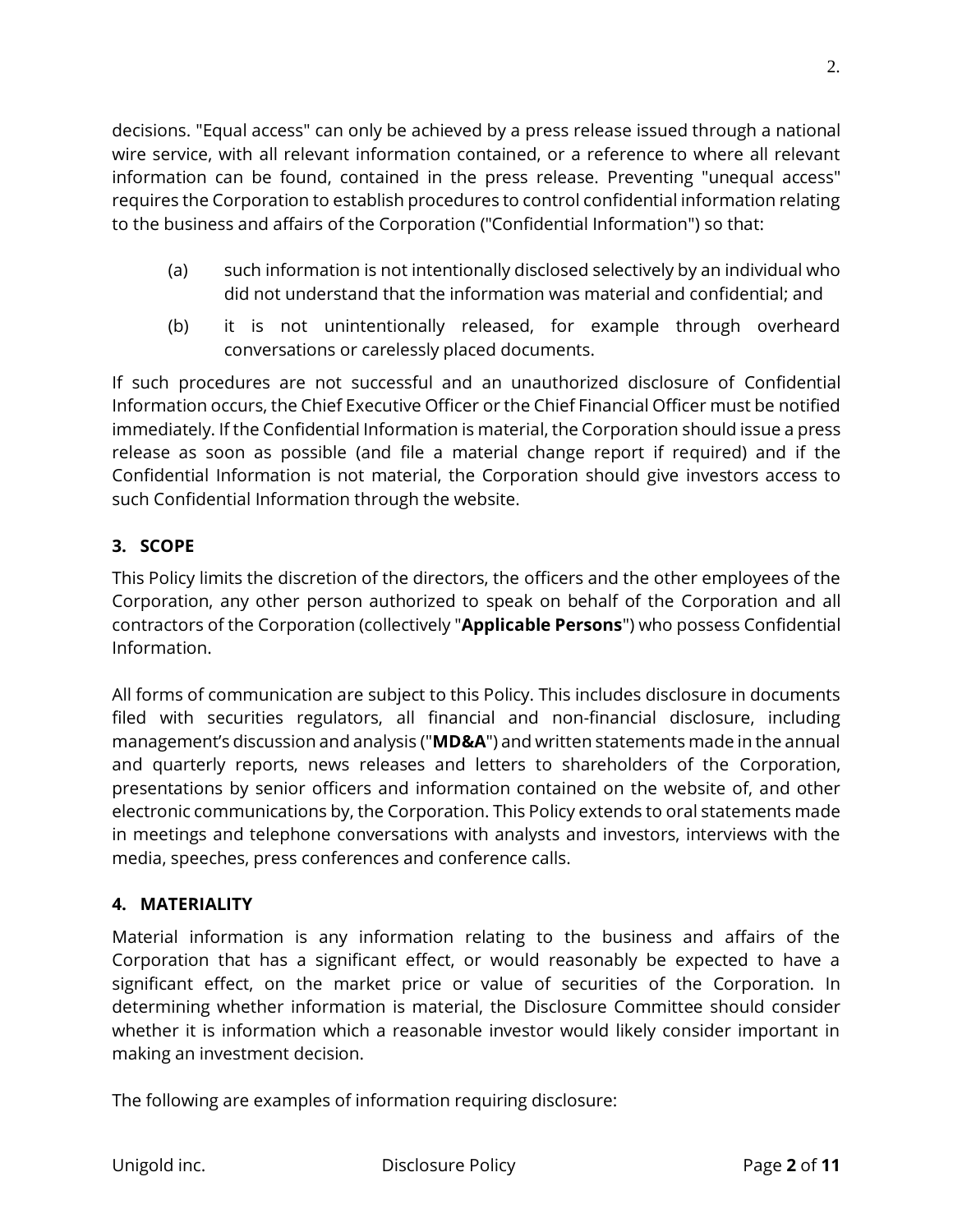- (a) changes in share ownership that may affect control of the Corporation;
- (c) changes in the corporate structure of the Corporation, such as a reorganization or amalgamation;
- (d) take-over bids or issuer bids involving the Corporation;
- (e) material acquisitions or dispositions by the Corporation;
- (f) material changes in the capital structure of the Corporation;
- (g) borrowing, or establishing a facility which allows the borrowing of, a material amount of funds by the Corporation;
- (h) a public or private sale of a material number of additional securities of the Corporation;
- (i) material changes in the reserves or resources of the Corporation;
- (j) firm evidence of material increases or decreases in the near-term earnings prospects of the Corporation;
- (k) changes in the capital investment plans or corporate objectives of the Corporation;
- (l) material changes in the management of the Corporation;
- (m) litigation which may have a material impact on the Corporation;
- (n) major labour disputes involving, or disputes with major contractors or suppliers of, the Corporation;
- (o) the occurrence of a material event of default under any material financing or other agreement to which the Corporation is a party; and
- (p) any other matter relating to the business and affairs of the Corporation that would reasonably be expected to significantly affect the market price or value of any securities of the Corporation or that would reasonably be expected to have a significant influence on a reasonable investor's investment decisions.

### **5. ACCOUNTABILITY**

The Board of Directors (or the appropriate committee of the Board) should:

(a) review and assess the adequacy of this Policy from time to time, and at least annually, and if reviewed and assessed by a committee of the Board, such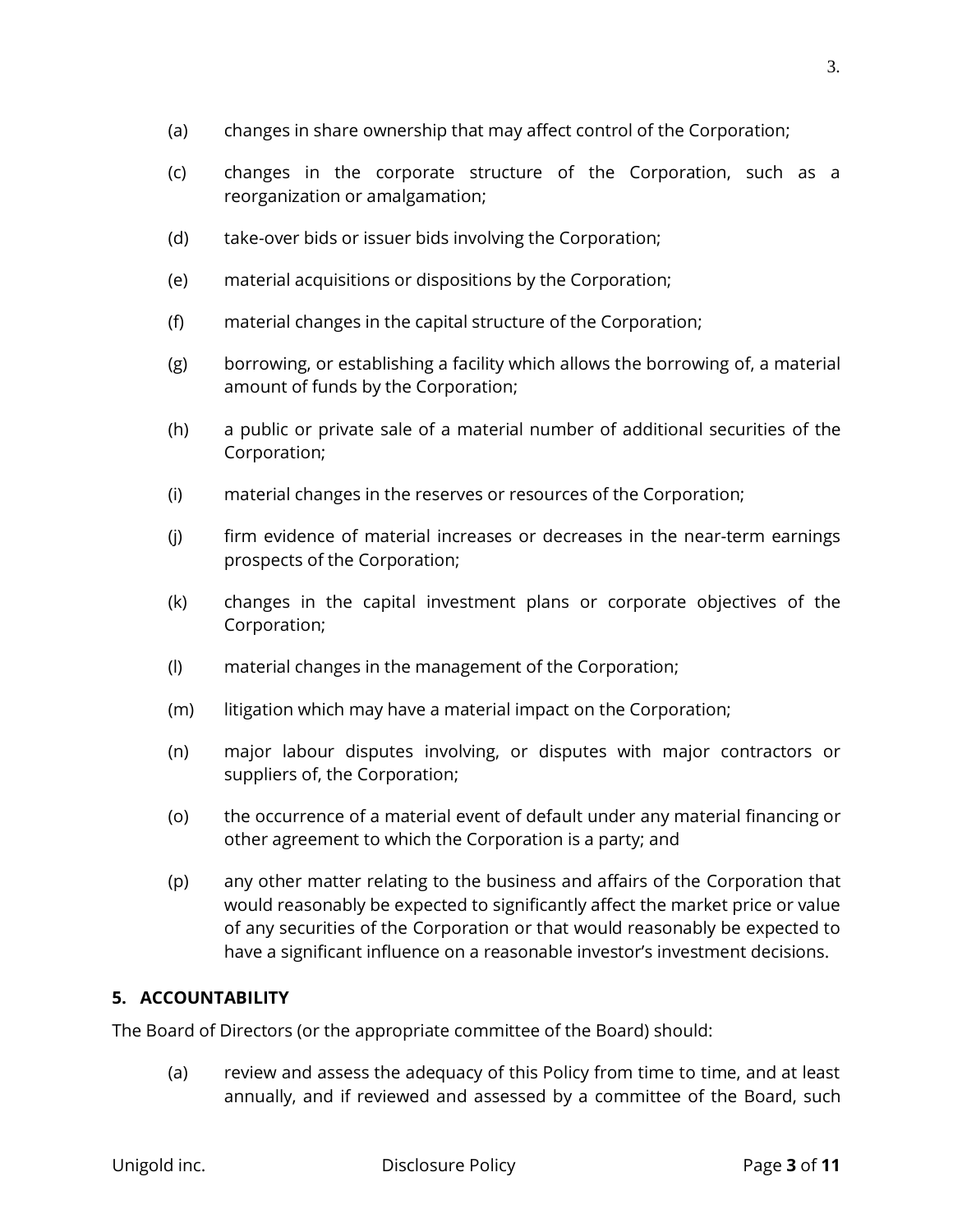committee should submit any proposed amendments to the Board for consideration; and

(b) review in advance of public release (i) any earnings guidance, and (ii) any news release containing financial information based upon financial statements and management's discussion and analysis that have not previously been released.

The Disclosure Committee (the "**Committee**") which is composed of the Chief Executive Officer, the Chief Financial Officer and the Chief Operating Officer. The Chief Executive Officer is the Chairman of the Committee and the Corporate Disclosure Manager for purposes of this Policy.

The Committee should:

- (a) establish procedures to control Confidential Information;
- (b) set benchmarks for the preliminary assessment of materiality;
- (c) meet as required and keep minutes of all meetings;
- (d) determine when matters justify public disclosure and determine what information should be disclosed and, if there is uncertainty as to whether certain information is material, the Committee should consult with counsel and, in appropriate circumstances, with the Market Surveillance Division;
- (e) approve press releases of the Corporation before distribution;
- (f) determine if information should remain confidential and determine how that information will be controlled and, if applicable, cause a confidential material change report to be filed with applicable securities regulators and periodically (and in any event at least every ten days) review its decision to keep the information confidential and advise the applicable securities regulators of such decision;
- (g) assure that the directors, officers, other employees, contractors and any other spokespersons of the Corporation have adequate training and understand this Policy;
- (h) keep the stock exchanges on which securities of the Corporation are listed informed of current contact information for the spokespersons of the Corporation; and
- (i) review contracts planned to be signed to determine whether a confidentiality agreement is required
- (j) report to the Board regarding the effectiveness of, and compliance with, this Policy; and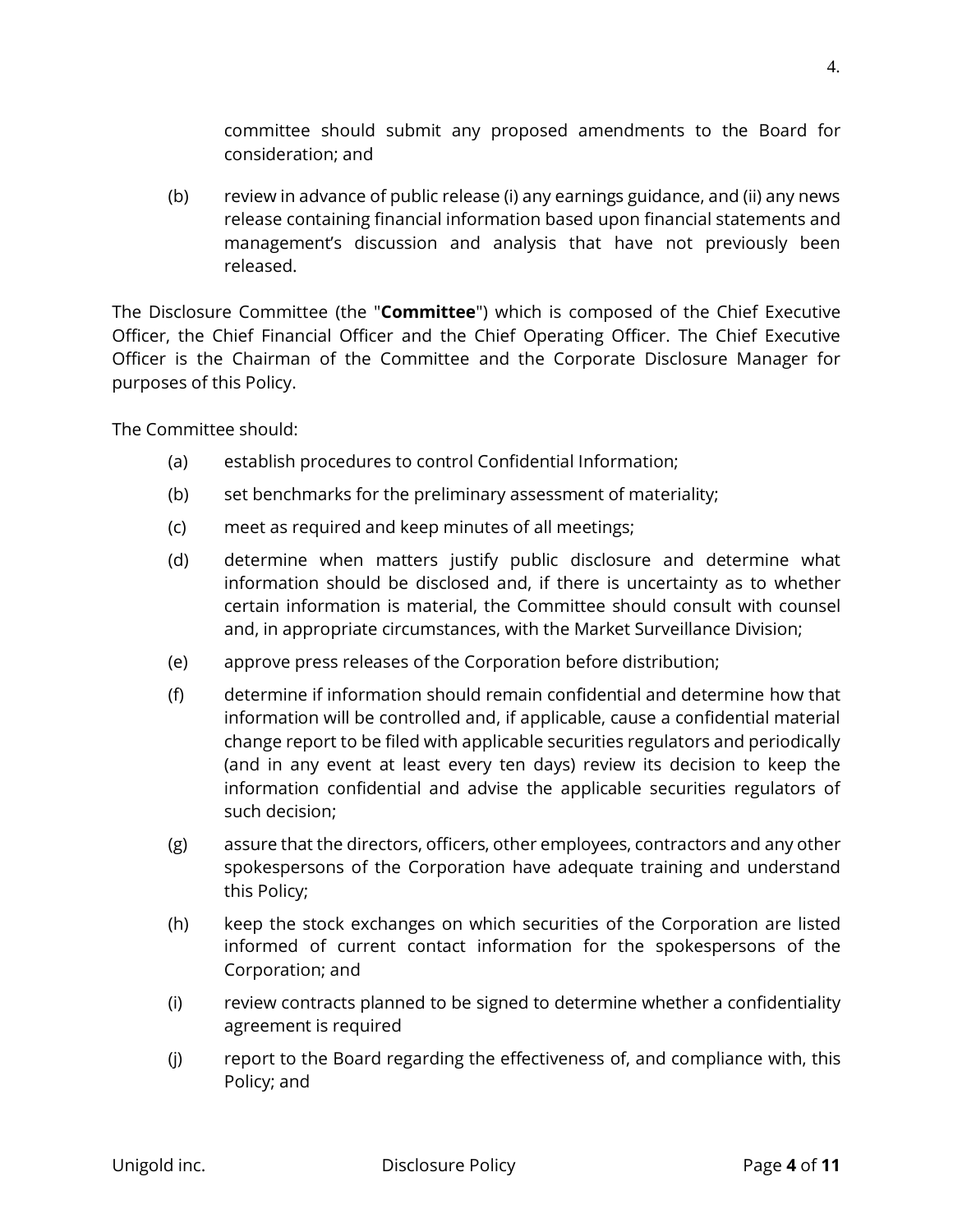The Chief Financial Officer should also back-up the Corporate Disclosure Manager.

The Chief Executive Officer is:

- (a) the Chairman the Committee;
- (b) the Corporate Disclosure Manager and, as Corporate Disclosure Manager, should:
	- (i) ensure that the Corporation complies with the continuous disclosure requirements to which the Corporation is subject;
	- (ii) oversee and co-ordinate the disclosure of information to the TSX, analysts, shareholders, the media and the public;
	- (iii) keep the Market Surveillance Division informed of the contact details for the Corporate Disclosure Manager, the Chief Executive Officer and the Chief Financial Officer;
	- (iv) educate the Board, the senior officers and the other employees of the Corporation on the disclosure policies and procedures of the Corporation;
	- (v) review all briefings and discussions with analysts to ensure that shareholders are not denied access to any significant background information given to analysts;
	- (vi) approve all briefings, presentations and other information disclosures;
	- (vii) maintain accurate records of all disclosures of information by the Corporation, whether the information is material or not;
	- (viii) report and make recommendations to the Board on disclosure issues;
	- (ix) manage and respond to inquiries from analysts and investors and in connection therewith keep a brief record of the key questions and answers; and,
	- (x) be accountable to the Board for the effectiveness of, and compliance with, this Policy.

All Applicable Persons shall:

- (a) not disclose Confidential Information unless it is necessary to do so in the necessary course of business of the Corporation and, if disclosed, ensure that:
	- (i) those persons that receive the Confidential Information in the necessary course of business are advised that such information is to be kept confidential; and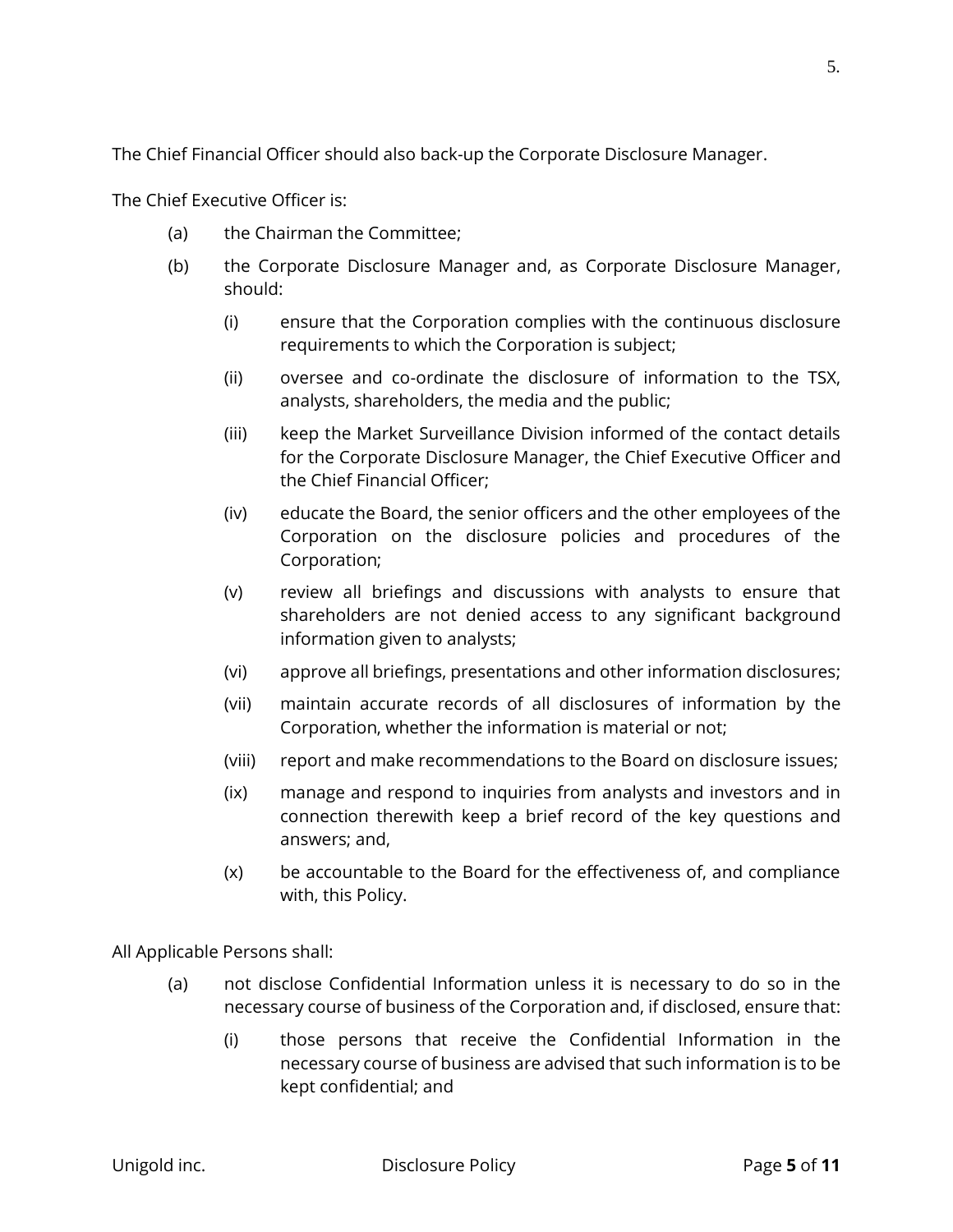- (ii) outside parties (contractors) are asked to confirm their commitment to the non-disclosure of the Confidential Information and not to trade in any securities of the Corporation in a written confidentiality agreement;
- (b) not trade securities of the Corporation based on any material Confidential Information;
- (c) keep documents and files containing Confidential Information in a safe place to which access is restricted to individuals who "need to know" that Confidential Information in the necessary course of business and code names should be used when advisable;
- (d) not discuss confidential matters in places where the discussion may be overheard, such as elevators, hallways, restaurants, airplanes or taxis;
- (e) not read or display confidential documents in public places and not discard confidential documents where others can retrieve them and, wherever possible, such documents should be shredded;
- (f) maintain the confidentiality of the Confidential Information in their possession outside of the office as well as at the office;
- (g) transmit documents by electronic means, such as by fax or directly from one computer to another, only where it is reasonable to believe that the transmission can be made and received under secure conditions;
- (h) avoid unnecessary copying of confidential documents;
- (i) documents containing Confidential Information should be promptly removed from conference rooms and work areas after meetings have concluded and extra copies of confidential documents should be shredded or otherwise destroyed;
- (j) restrict access to confidential electronic data through the use of passwords; and
- (k) report any unauthorized disclosure of Confidential Information to the Corporate Disclosure Manager.

# **6. PROCEDURES**

**Pre-Notification to Exchange**: All material timely disclosure press releases of the Corporation should be provided to the Market Surveillance Division by e-mail, fax or hand delivery. The only individuals authorized to send any such press release are the Corporate Disclosure Manager, the Chief Executive Officer and the Chief Financial Officer. If a material press release is being issued during trading hours or within 2 hours of the opening or close of the principal market for the securities of the Company, it will generally be necessary for the press release to be provided to the Market Surveillance Division prior to release to allow staff to determine whether trading of securities of the Corporation should be halted.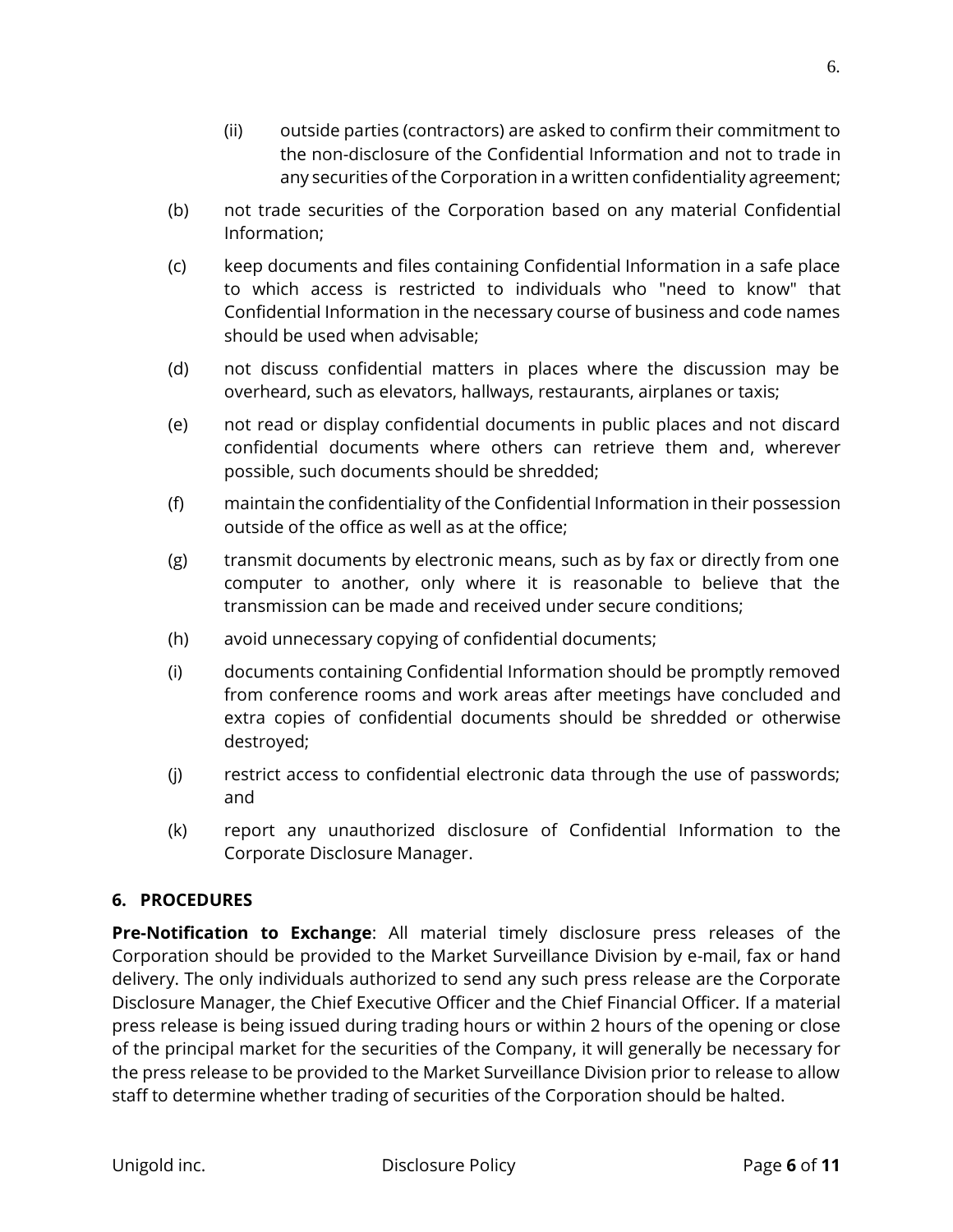**Dissemination of Material Information**: The Corporation should release all press releases by a wire service that provides national and simultaneous coverage. Such wire service must meet the following criteria:

- (a) dissemination of the full text of the press release to the national financial press and to daily newspapers that provide regular coverage of financial news;
- (b) dissemination to all members of the TSX; and
- (c) dissemination to all relevant regulatory bodies.

The Corporation will maintain a web site and make available to investors all documents provided under timely disclosure requirements applicable to the Corporation such as annual reports, publicly disclosed financial statements, annual information forms, press releases, material change reports and management proxy circulars, as well as other investor relations information as well as supplemental information provided at briefings to analysts and institutional investors. All information posted on the web site must not be misleading and must be kept up to date and accurate. No material information may be posted on the web site that has not first been publicly disclosed via press release. As a general practice, the Corporation should not post any investor relations information on the web site that is prepared by a third party, unless the information was prepared on behalf of the Corporation or is general in nature and not specific to the Corporation. An e-mail link will be provided on the web site for investors to communicate directly with the Corporate Disclosure Manager and the web site will clearly distinguish between investor relations information and promotional material.

**Briefing Analysts, Investors and the Media:** The Corporation recognizes that analysts are important conduits for disseminating corporate information to the investing public and that analysts play a key role in interpreting and clarifying existing public data and in providing investors with background information and details that cannot practically be put in public documents.

The Corporation also recognizes that meetings with significant investors are an important element of the investor relations program of the Corporation. The Corporation will meet with analysts and investors on an individual or small group basis as needed and will initiate contacts or respond to analyst and investor calls in a timely, consistent and accurate fashion in accordance with this Policy.

In connection with any meetings with analysts, investors or the media:

(a) the Corporation recognizes that disclosure in individual or group meetings does not constitute adequate disclosure of information that is considered material non-public information;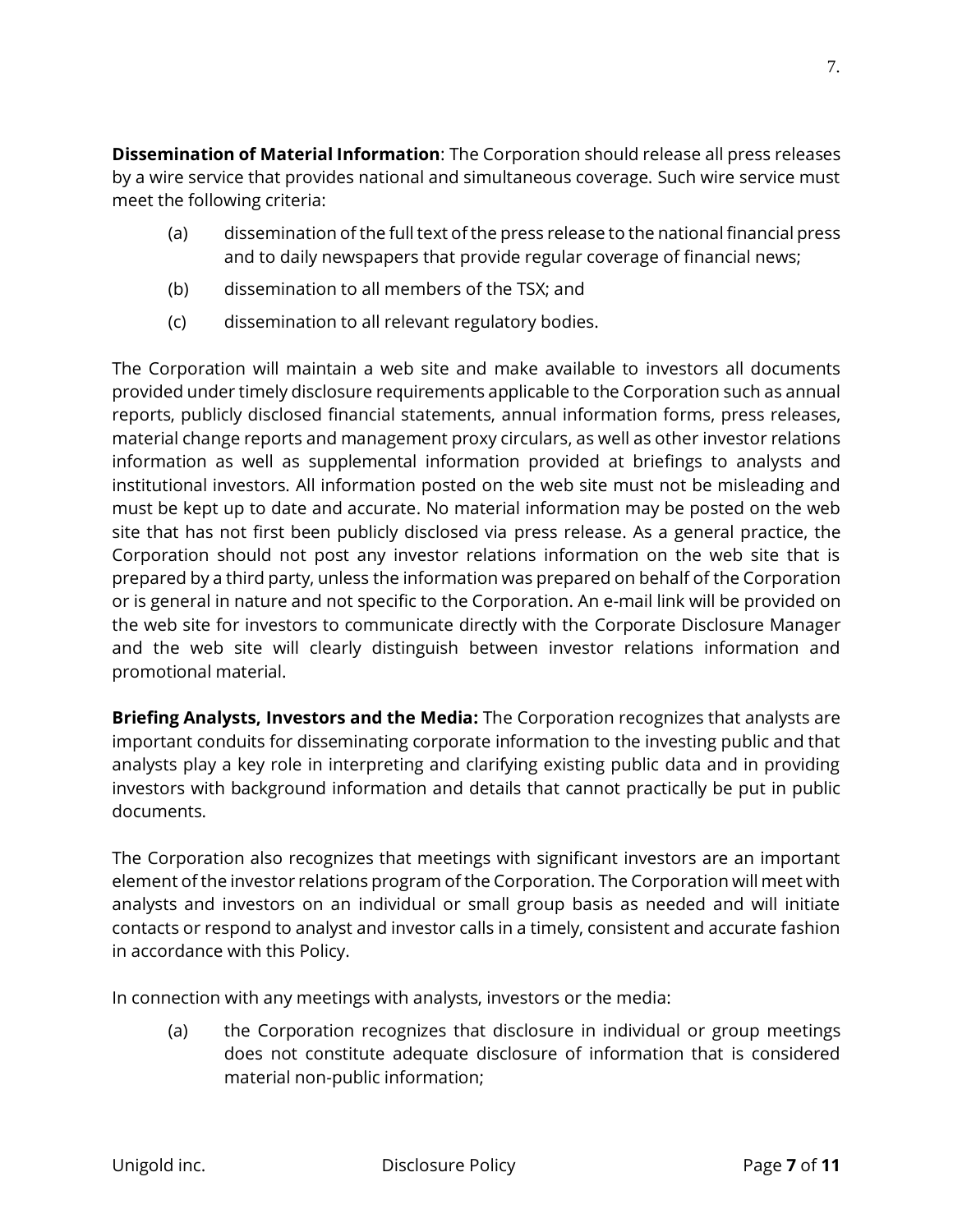- (b) where possible, officers of the Corporation who will be making a presentation during a meeting, press conference or conference call will prepare a script in advance of their remarks in order to reduce the risk of inappropriate statements being made, and all presentations must be reviewed and approved by the Disclosure Committee prior to being made;
- (c) if the Corporation intends to announce material information at an analyst or shareholder meeting or a press conference or on a conference call, the announcement must be preceded by a press release as no selective disclosure should be made in advance of the press release;
- (d) the Corporation will provide only non-material information through individual and group meetings, in addition to information which has been previously publicly disclosed, recognizing that an analyst or investor may construct this information into a mosaic that could result in material information;
- (e) the Corporation should not assume that "tweaking" financial information that has already been widely disseminated in the marketplace does not represent selective disclosure;
- (f) the Corporation will, upon request, provide the same sort of detailed, public, non-material information to individual investors or reporters that it has provided to analysts and institutional investors and may post this information on the web site;
- (g) where practicable, spokespersons for the Corporation should keep notes of telephone conversations with analysts and investors, more than one representative of the Corporation should be present at all individual and group meetings and a debriefing should be held after each such meeting and, if such debriefing uncovers selective disclosure of previously undisclosed material information, the Corporation should immediately disclose such information broadly via a news release;
- (h) the policy of the Corporation is generally not to comment on draft analyst reports;
- (i) analysts' reports will not be posted on the web site;
- (j) the Corporation may post on the web site a complete listing, regardless of the recommendation, of all of the investment firms and analysts who provide research coverage on the Corporation although, if provided, this list will not include links to the analysts' or any other third party web sites or publications;
- (k) analysts are free to prepare reports on the Corporation but should do so based on the permanent information record consisting of public disclosure documents filed with securities administrators and stock exchanges together with information provided in any quarterly investor information meetings described below; and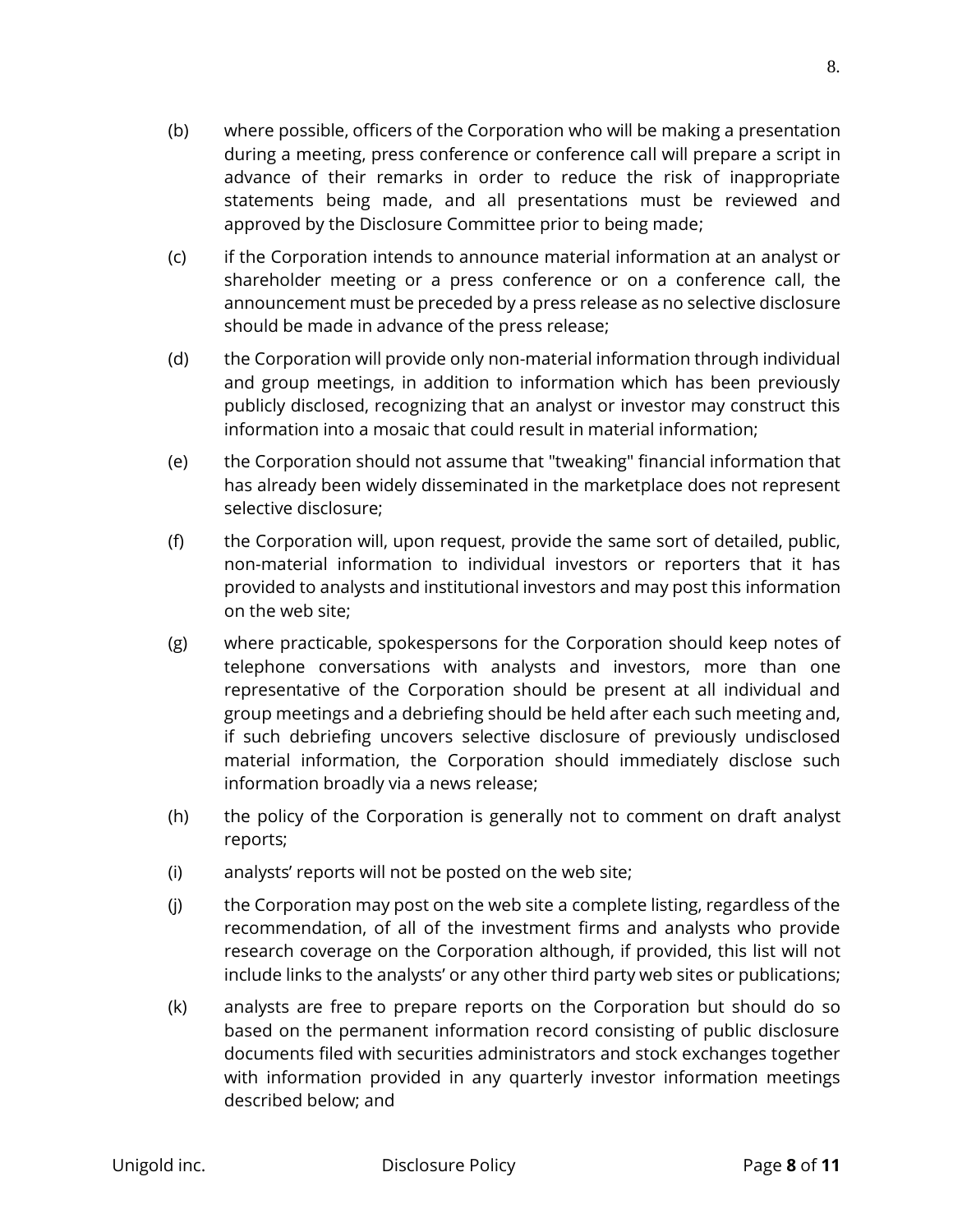(l) where analysts or other market professionals are seeking clarification on factual matters from the Corporation, the Corporation should generally provide information in written form to ensure the information is accurate, provided that no draft report or model should be retained if provided to the Corporation and it is imperative that the control of this process be centralized through, and that all inquiries from analysts be directed to, the Corporate Disclosure Manager.

**Future Financial Performance**: With respect to questions from the investor community, it is the policy of the Corporation not to respond to detailed questions on financial performance except in the case of historical performance. Comments on future performance will generally be limited to statements dealing with operating performance, as well as economic conditions such as overall market demand.

Comments on future performance, if made, will not be made in one-on-one meetings but should be made in the context of conference calls to which open access is generally permitted.

The Corporation should begin conference calls with a caution with respect to any statements that may be made of a forward looking nature to ensure that participants are fully aware of the risks associated with such statements in light of the business risks to which the Corporation is subject. Such caution must go beyond mere boilerplate and be substantive and tailored to the specific future estimates or opinions that are being made. Advice must also be provided concerning the practice of the Corporation for updating such forwardlooking statements.

**Material Change Reports**: In addition to issuing a press release, if the material information also constitutes a "material change", a material change report must be filed with the relevant securities commissions as soon as practicable and in any event, within ten days of the material change. A "material change" includes any change in the business, operations or capital of the Corporation that would reasonably be expected to have a significant effect on the market price or value of securities of the Corporation.

All material change reports shall be reviewed by the Committee.

**Keep a Record of Disclosures**: The Corporate Disclosure Manager should maintain a file of all disclosure documents, regulatory filings, press releases, annual reports, quarterly reports, management speeches and analyst presentations. In addition, the Corporate Disclosure Manager should keep a file of brief memos-for-the-record of key questions and answers from verbal discussions with the investment community, such as analyst meetings or calls.

**Forward-looking Information**: Should the Corporation provide the investment community with any forward-looking information, the Corporation will ensure that such statements,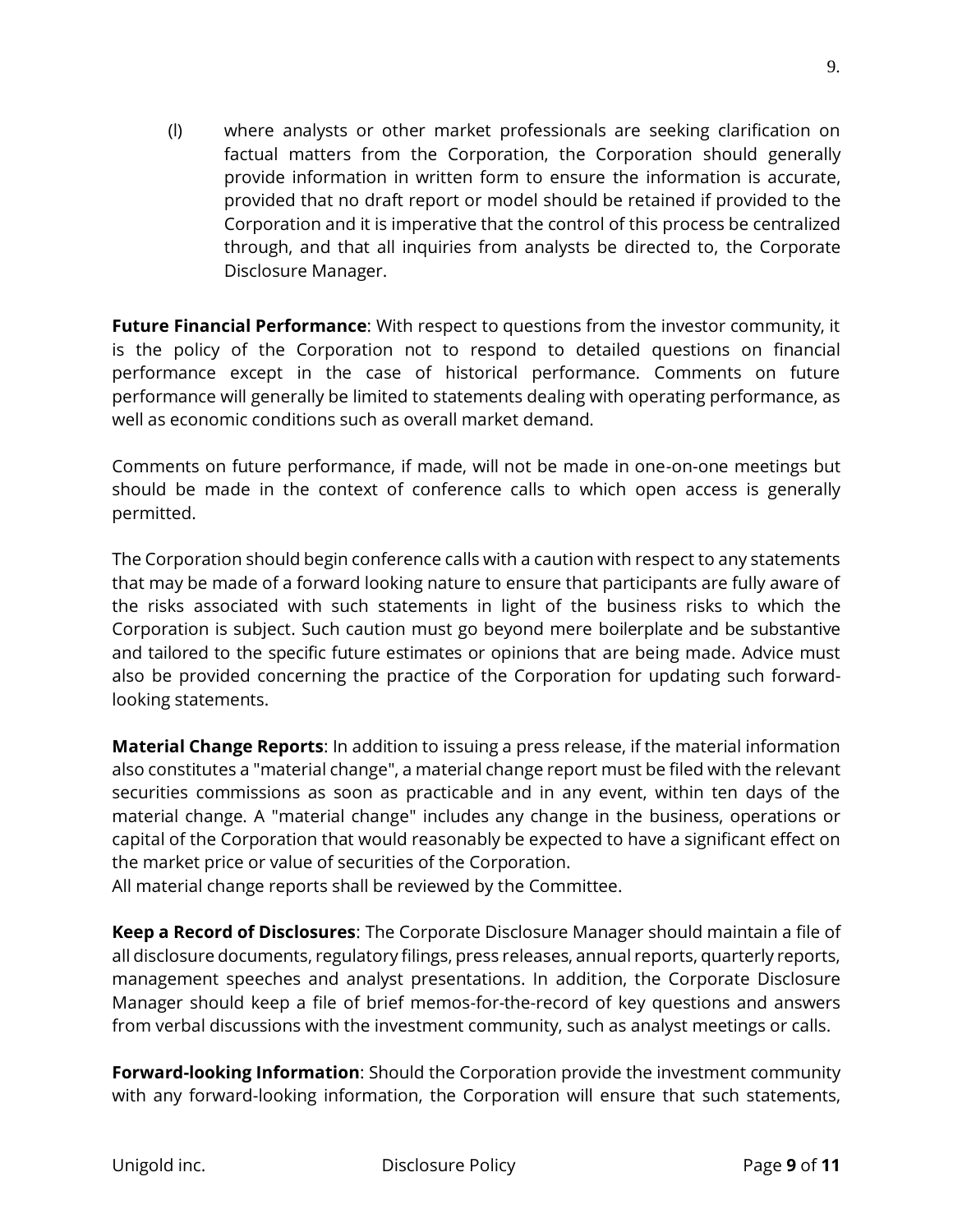whether oral or written, are identified as forward-looking statements and that they are accompanied by meaningful cautionary language identifying important factors that could cause actual results to differ materially from those projected in the statement.

To the extent possible, the Corporation will also endeavour to update forward-looking statements which change materially.

### **7. RESPONSIBILITY FOR ELECTRONIC COMMUNICATIONS**

This Policy also applies to electronic communications. Accordingly, officers and other employees responsible for written and oral public disclosures are also responsible for electronic communications.

The Corporate Disclosure Officer is responsible for updating the investor relations section of the web site and for monitoring all information placed on the web site to ensure that it is accurate, complete, up-to-date and in compliance with all applicable securities laws, instruments, rules and policies and regulatory requirements.

Disclosure on the web site alone does not constitute adequate disclosure of information that is considered material non-public information. Any disclosure of material information on the web site will be preceded by the issue of a news release. All continuous disclosure documents as well as all supplemental information provided to analysts, institutional investors and other market professionals will be provided in the Investor Relations section of the web site. All information posted, including text and audiovisual material, will show the date the material was issued. Any material changes in any information posted on the web site must be updated immediately, following the issue of a news release. The web site will include a notice that advises the reader that the information was accurate at the time of posting, but may be superseded by subsequent disclosures.

The Corporate Disclosure Manager:

- (a) should maintain a log indicating the date that material information is posted and removed from the Investor Relations section of the web site and ensure that documents filed with securities regulators are maintained on the web site for a minimum of two years;
- (b) must approve all links from the web site to third party web sites and the web site will include a notice that advises readers that they are leaving the web site of the Corporation and that the Corporation is not responsible for the contents of the other site; and
- (c) is responsible for all responses to all electronic inquiries and only public information or information that could otherwise be disclosed in accordance with this Policy shall be used to respond to electronic inquiries.